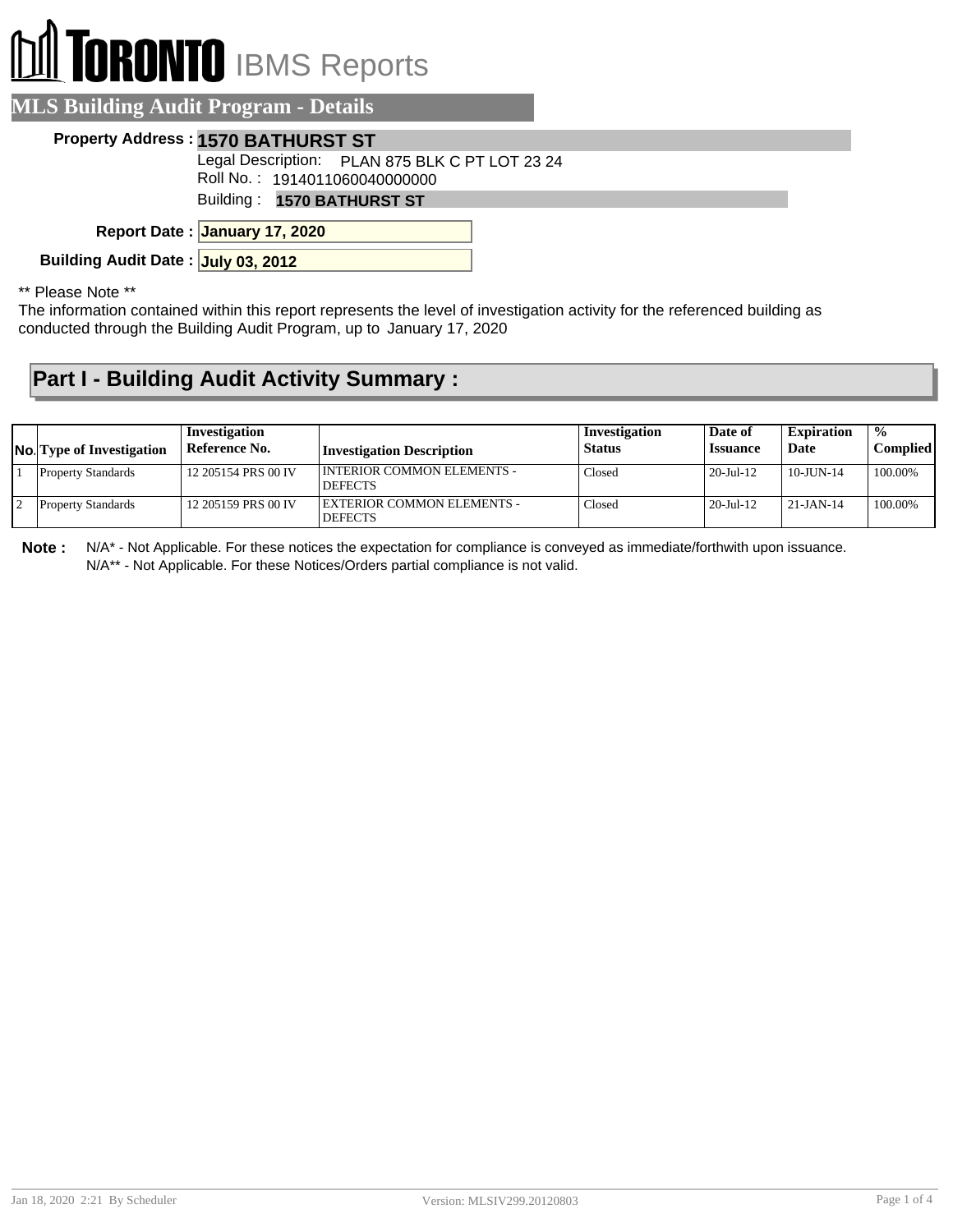## **Part II - Building Audit Details for Property Standards Orders :**

|    | Type of<br><b>No. Investigation</b>        | Investigation<br>Reference No. | <b>Investigation Description</b>                                 | Investigation Date of<br>Status | <b>Issuance</b> | Expiration<br>Date | <b>Next Scheduled</b><br><b>Inspection Date</b> |
|----|--------------------------------------------|--------------------------------|------------------------------------------------------------------|---------------------------------|-----------------|--------------------|-------------------------------------------------|
| l2 | Property Standards                         |                                | 12 205159 PRS 00 IV EXTERIOR COMMON ELEMENTS -<br><b>DEFECTS</b> | <b>Closed</b>                   | 20-Jul-12       | $ 21 - JAN - 14 $  | 31-Dec-13                                       |
|    | No. of defects contained within the Order: |                                |                                                                  |                                 |                 |                    |                                                 |

**0**

**No. of defects contained within the Order :**

**No. of defects that remain outstanding :**

|     | <b>Deficiency Details</b>                                                                                                                                                              |                            |               |  |  |  |  |
|-----|----------------------------------------------------------------------------------------------------------------------------------------------------------------------------------------|----------------------------|---------------|--|--|--|--|
| No. | <b>Violation/Defect</b>                                                                                                                                                                | ∟ocation                   | <b>Status</b> |  |  |  |  |
|     | The exterior walls and their components are not being maintained in good repair. Namely: Bricks<br>are spalling on several bottom brick rows.                                          | <b>Exterior Brick Wall</b> | Closed        |  |  |  |  |
|     | Required guard does not prevent the passage of a sphere having a diameter more than 100<br>millimetres.                                                                                | <b>Fire Escape Stairs</b>  | Closed        |  |  |  |  |
| 3   | The quard is designed that a member, attachment or opening located between 140 millimetres<br>and 900 millimetres above the level being protected facilitates climbing.                | <b>Fire Escape Stairs</b>  | Closed        |  |  |  |  |
|     | Height of the quard for the exit stairs are less than 1,070 millimetres around landings.                                                                                               | <b>Main Entrance</b>       | Closed        |  |  |  |  |
| 5   | Height of the guard for the exit stairs are less than 920 millimetres measured vertically to the top<br>of the quard from a line drawn through the outside edges of the stair nosings. | <b>Main Entrance</b>       | Closed        |  |  |  |  |
| 6   | The protective/decorative finish on the exterior surfaces is not being maintained in good repair.<br>Namely: Main entrance doorwaythreshold is cracked damaged with exposed rebar.     | Main Entrance              | Closed        |  |  |  |  |
|     | The exterior columns and their components are not being maintained in good repair. Namely:<br>Bricks on half columns are spalling.                                                     | <b>Main Entrance</b>       | Closed        |  |  |  |  |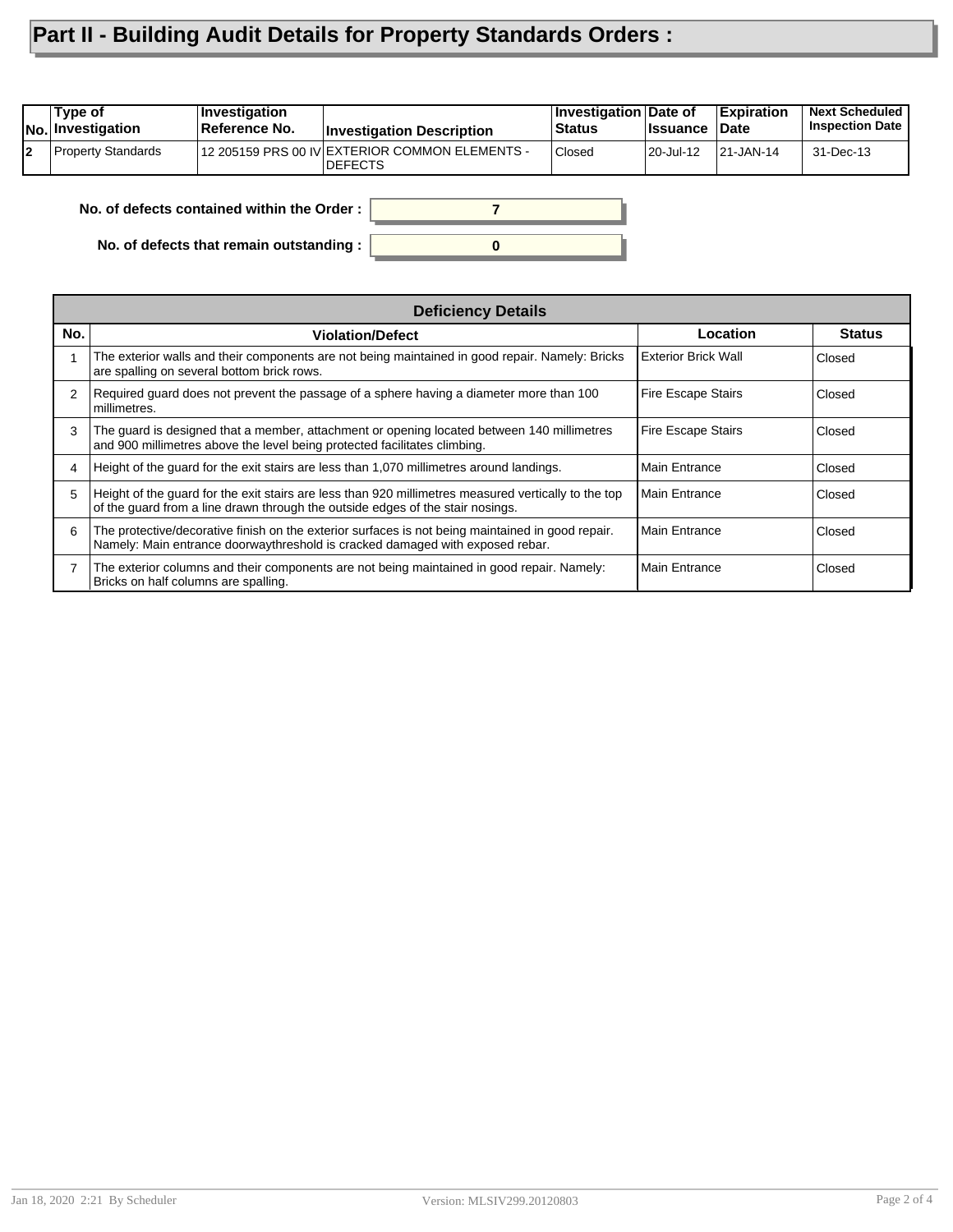| Tvpe of<br>No. Investigation | $\blacksquare$ Investigation<br>Reference No. | <b>Investigation Description</b>                                 | <b>Investigation Date of</b><br><b>Status</b> | <b>Issuance</b> | <b>Expiration</b><br>Date | <b>Next Scheduled</b><br><b>Inspection Date</b> |
|------------------------------|-----------------------------------------------|------------------------------------------------------------------|-----------------------------------------------|-----------------|---------------------------|-------------------------------------------------|
| Property Standards           |                                               | 12 205154 PRS 00 IV INTERIOR COMMON ELEMENTS -<br><b>DEFECTS</b> | Closed                                        | 20-Jul-12       | 10-JUN-14                 | 30-May-14                                       |

| No. of defects contained within the Order: | 15 |
|--------------------------------------------|----|
| No. of defects that remain outstanding :   |    |

|                | <b>Deficiency Details</b>                                                                                                                                                                                                     |                      |               |  |  |  |  |  |
|----------------|-------------------------------------------------------------------------------------------------------------------------------------------------------------------------------------------------------------------------------|----------------------|---------------|--|--|--|--|--|
| No.            | <b>Violation/Defect</b>                                                                                                                                                                                                       | Location             | <b>Status</b> |  |  |  |  |  |
| 1              | A window in a stairway that extends to less than 1,070 millimetres above the landing is protected<br>by a quard that is less than 1,070 millimetres high measured to the top of the quard from the<br>surface of the landing. | 4th Floor            | Closed        |  |  |  |  |  |
| 2              | The lighting fixture is not protected from damage by the provision of wired glass or other suitable<br>means of protection.                                                                                                   | <b>Basement</b>      | Closed        |  |  |  |  |  |
| 3              | The lighting fixture is not protected from damage by the provision of wired glass or other suitable<br>means of protection.                                                                                                   | <b>Basement</b>      | Closed        |  |  |  |  |  |
| 4              | Lighting in a service room is provided at less than 200 lux.                                                                                                                                                                  | <b>Basement</b>      | Closed        |  |  |  |  |  |
| 5              | The electrical switches are not maintained in good working order. Namely: No cover on electrical<br>switch                                                                                                                    | <b>Basement</b>      | Closed        |  |  |  |  |  |
| 6              | Lighting in a laundry room is provided at less than 200 lux.                                                                                                                                                                  | <b>Basement</b>      | Closed        |  |  |  |  |  |
| $\overline{7}$ | Required guard does not prevent the passage of a sphere having a diameter more than 100<br>millimetres.                                                                                                                       | Fire Escape          | Closed        |  |  |  |  |  |
| 8              | The guard is designed that a member, attachment or opening located between 140 millimetres<br>and 900 millimetres above the level being protected facilitates climbing.                                                       | Fire Escape          | Closed        |  |  |  |  |  |
| 9              | Lighting in a service hallway is provided at less than 50 lux.                                                                                                                                                                | Hallway              | Closed        |  |  |  |  |  |
| 10             | Exterior door is not maintained in good repair.                                                                                                                                                                               | Penthouse            | Closed        |  |  |  |  |  |
| 11             | The roof or one of its components is not weather tight. Namely: Shingles and Facia Boards on<br>roof access are damaged.                                                                                                      | Penthouse            | Closed        |  |  |  |  |  |
| 12             | The fire escape and/or the supporting structural member(s) is not maintained in good repair.<br>Namely: the ladder handle is not secure.                                                                                      | Roof                 | Closed        |  |  |  |  |  |
| 13             | Lighting in a service stairway is provided at less than 50 lux.                                                                                                                                                               | Stairway             | Closed        |  |  |  |  |  |
| 14             | Height of the guard for the exit stairs are less than 1,070 millimetres around landings.                                                                                                                                      | <b>West Stairway</b> | Closed        |  |  |  |  |  |
| 15             | Height of the guard for the exit stairs are less than 920 millimetres measured vertically to the top<br>of the guard from a line drawn through the outside edges of the stair nosings.                                        | <b>West Stairway</b> | Closed        |  |  |  |  |  |